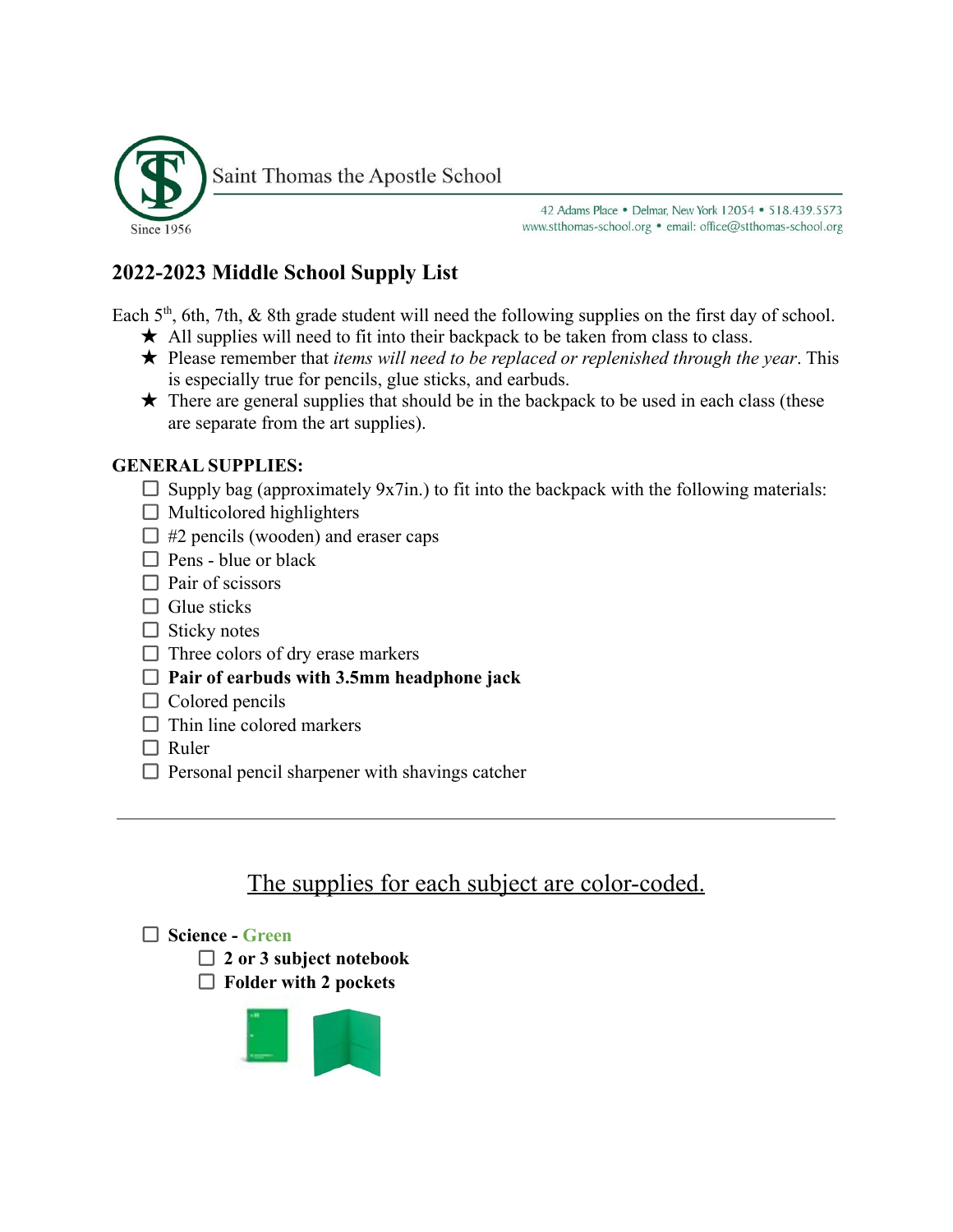#### **Religion - Blue**

**Composition notebook**

**Folder with 2 pockets**



**Social Studies - Red 1 ½ inch binder**



**Math - Yellow 5th Grade**

1 Yellow Poly Folder with Prongs 1 Red Poly Folder with Prongs Yellow Composition Notebook



#### **6th Grade**

1 Yellow Poly Folder with Prongs

1 Orange Poly Folder with Prongs

Yellow Composition Notebook

Texas Instruments Scientific Calculator (recommended TI-30XIIS)



**7th Grade** 2 Yellow Poly Folders with Prongs Yellow Binder (1- 1.5in.) **Dividers** Texas Instruments Scientific Calculator (recommended TI-30XIIS)



#### **8th Grade**